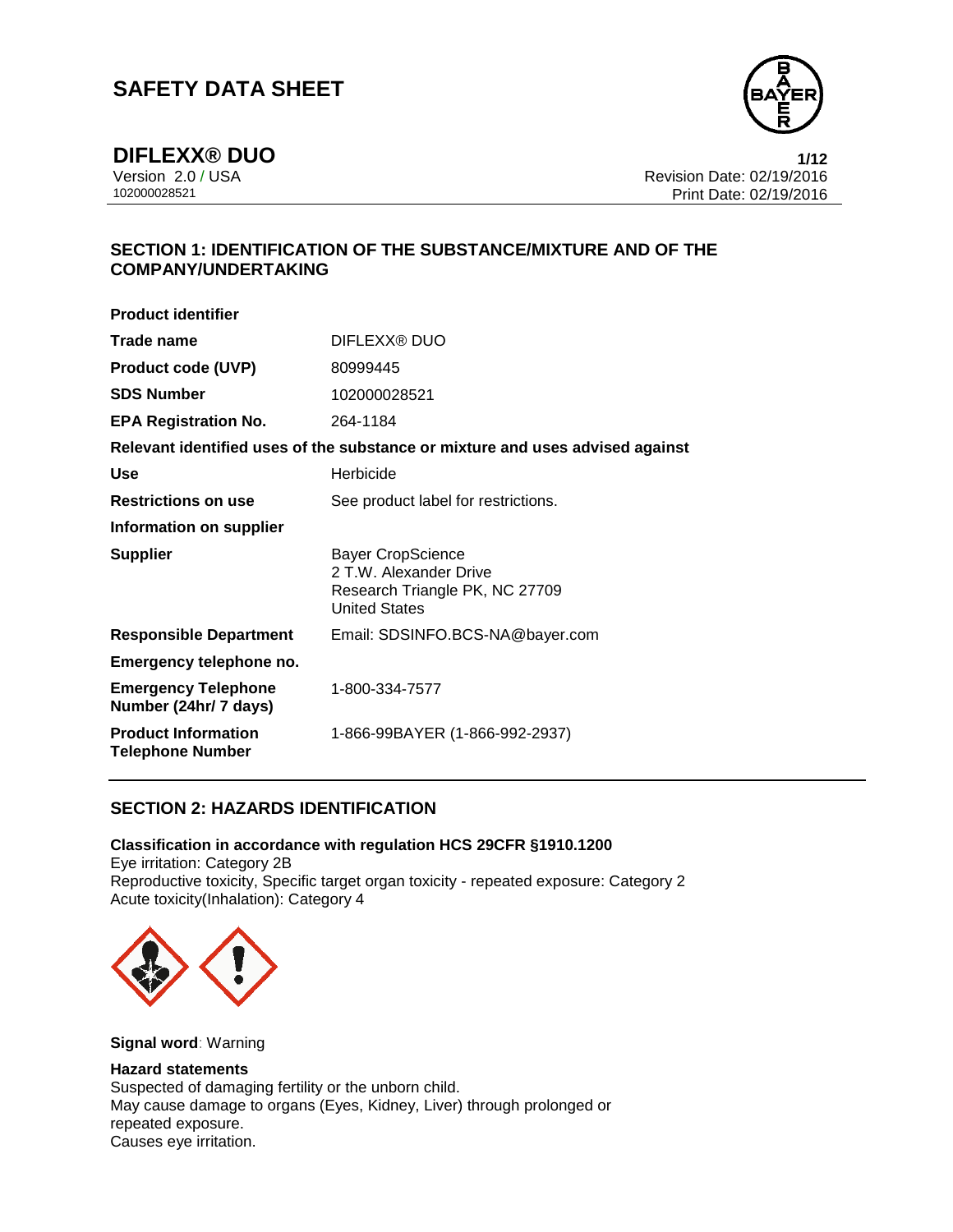

**DIFLEXX® DUO 2/12** Version 2.0 / USA Revision Date: 02/19/2016 Print Date: 02/19/2016

Harmful if inhaled.

#### **Precautionary statements**

Obtain special instructions before use. Do not handle until all safety precautions have been read and understood. Wear protective gloves/protective clothing/eye protection/face protection. Do not breathe mist. Wash thoroughly after handling. Use only outdoors or in a well-ventilated area. IF exposed or concerned: Get medical advice/ attention. Get medical advice/ attention if you feel unwell. IF IN EYES: Rinse cautiously with water for several minutes. Remove contact lenses, if present and easy to do. Continue rinsing. If eye irritation persists: Get medical advice/ attention. IF INHALED: Remove person to fresh air and keep comfortable for breathing. Call a POISON CENTER/doctor/physician if you feel unwell. Store locked up. Dispose of contents/container in accordance with local regulation.

#### **Hazards Not Otherwise Classified (HNOC)**

No other hazards known.

### **SECTION 3: COMPOSITION/INFORMATION ON INGREDIENTS**

| <b>Hazardous Component Name</b>                                                       | CAS-No.     | <b>Concentration % by weight</b> |
|---------------------------------------------------------------------------------------|-------------|----------------------------------|
| <b>Dicamba</b>                                                                        | 1918-00-9   | 13.36                            |
| Tembotrione                                                                           | 335104-84-2 | 2.83                             |
| Cyprosulfamide                                                                        | 221667-31-8 | 0.97                             |
| Diglycolamine                                                                         | $929-06-6$  | $6 - 8$                          |
| Alkyl polysaccharide                                                                  | 68515-73-1  | $1 - 3$                          |
| Poly(oxy-1,2-ethanediyl), α-hydro-ω-hydroxy-, mono-C8-<br>10-alkyl ethers, phosphates | 68130-47-2  | $2 - 6$                          |
| Citric acid                                                                           | 77-92-9     | $1.1 - 1.8$                      |

### **SECTION 4: FIRST AID MEASURES**

#### **Description of first aid measures**

| <b>General advice</b> | When possible, have the product container or label with you when<br>calling a poison control center or doctor or going for treatment.                                                                          |
|-----------------------|----------------------------------------------------------------------------------------------------------------------------------------------------------------------------------------------------------------|
| <b>Inhalation</b>     | Move to fresh air. If person is not breathing, call 911 or an ambulance,<br>then give artificial respiration, preferably mouth-to-mouth if possible.<br>Call a physician or poison control center immediately. |
| <b>Skin contact</b>   | Take off contaminated clothing and shoes immediately. Wash off<br>immediately with plenty of water for at least 15 minutes. Call a<br>physician or poison control center immediately.                          |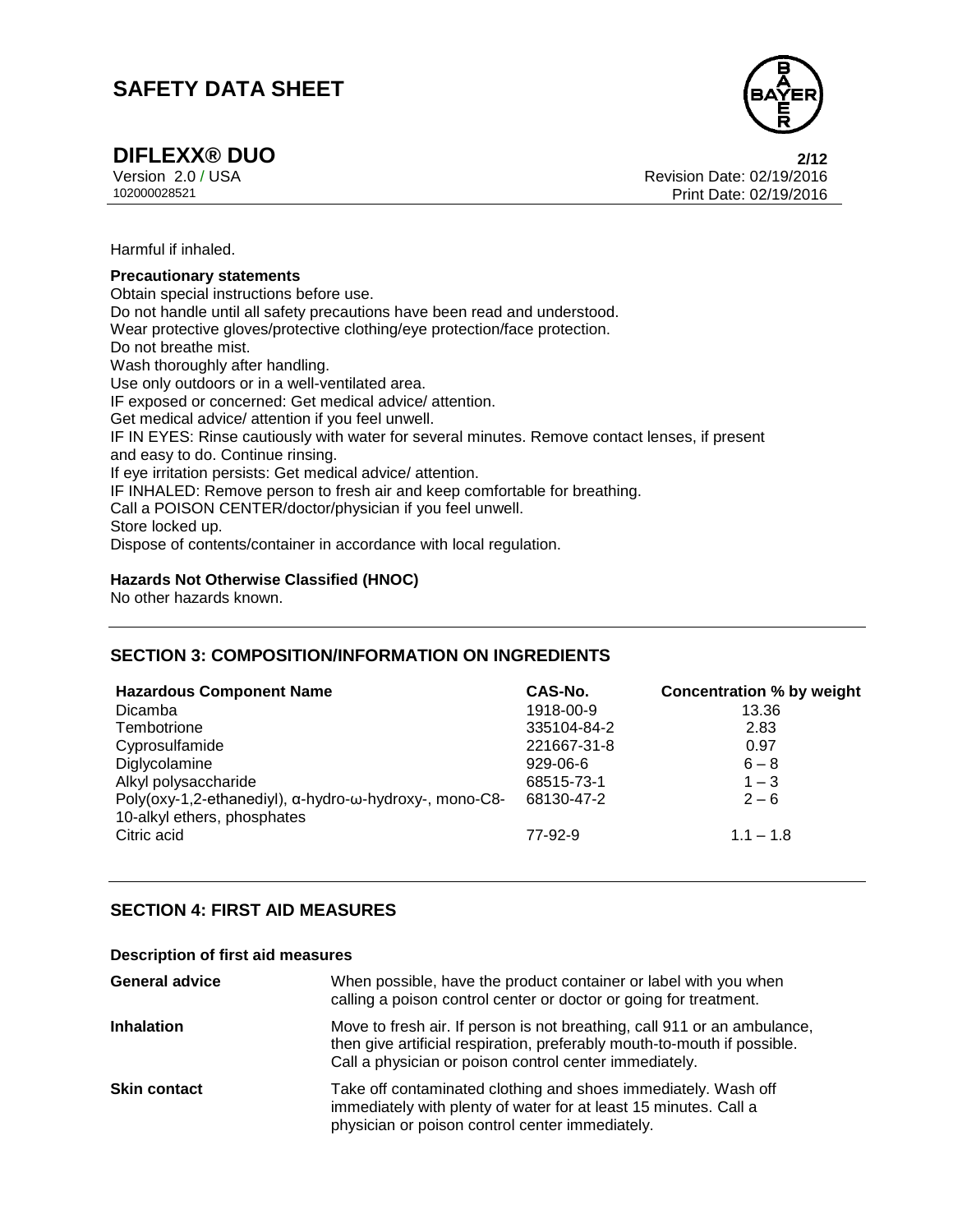

| Eye contact      | Hold eye open and rinse slowly and gently with water for 15-20<br>minutes. Remove contact lenses, if present, after the first 5 minutes,<br>then continue rinsing eye. Call a physician or poison control center<br>immediately.                                                                          |
|------------------|-----------------------------------------------------------------------------------------------------------------------------------------------------------------------------------------------------------------------------------------------------------------------------------------------------------|
| Ingestion        | Call a physician or poison control center immediately. Rinse out mouth<br>and give water in small sips to drink. DO NOT induce vomiting unless<br>directed to do so by a physician or poison control center. Never give<br>anything by mouth to an unconscious person. Do not leave victim<br>unattended. |
|                  | Most important symptoms and effects, both acute and delayed                                                                                                                                                                                                                                               |
| <b>Symptoms</b>  | To date no symptoms are known.                                                                                                                                                                                                                                                                            |
|                  | Indication of any immediate medical attention and special treatment needed                                                                                                                                                                                                                                |
| <b>Treatment</b> | Appropriate supportive and symptomatic treatment as indicated by the<br>patient's condition is recommended. There is no specific antidote.                                                                                                                                                                |

### **SECTION 5: FIREFIGHTING MEASURES**

| <b>Extinguishing media</b>                                         |                                                                                                                                                                                              |
|--------------------------------------------------------------------|----------------------------------------------------------------------------------------------------------------------------------------------------------------------------------------------|
| <b>Suitable</b>                                                    | Water spray, Foam, Carbon dioxide (CO2), Dry chemical                                                                                                                                        |
| <b>Unsuitable</b>                                                  | None known.                                                                                                                                                                                  |
| <b>Special hazards arising</b><br>from the substance or<br>mixture | Dangerous gases are evolved in the event of a fire.                                                                                                                                          |
| <b>Advice for firefighters</b>                                     |                                                                                                                                                                                              |
| <b>Special protective</b><br>equipment for firefighters            | Firefighters should wear NIOSH approved self-contained breathing<br>apparatus and full protective clothing.                                                                                  |
| <b>Further information</b>                                         | Keep out of smoke. Fight fire from upwind position. Cool closed<br>containers exposed to fire with water spray. Do not allow run-off from<br>fire fighting to enter drains or water courses. |
| <b>Flash point</b>                                                 | ca. $103 °C$                                                                                                                                                                                 |
| <b>Auto-ignition temperature</b>                                   | 400 °C / 752 °F                                                                                                                                                                              |
| <b>Lower explosion limit</b>                                       | No data available                                                                                                                                                                            |
| <b>Upper explosion limit</b>                                       | No data available                                                                                                                                                                            |
| <b>Explosivity</b>                                                 | Not explosive<br>92/69/EEC, A.14 / OECD 113                                                                                                                                                  |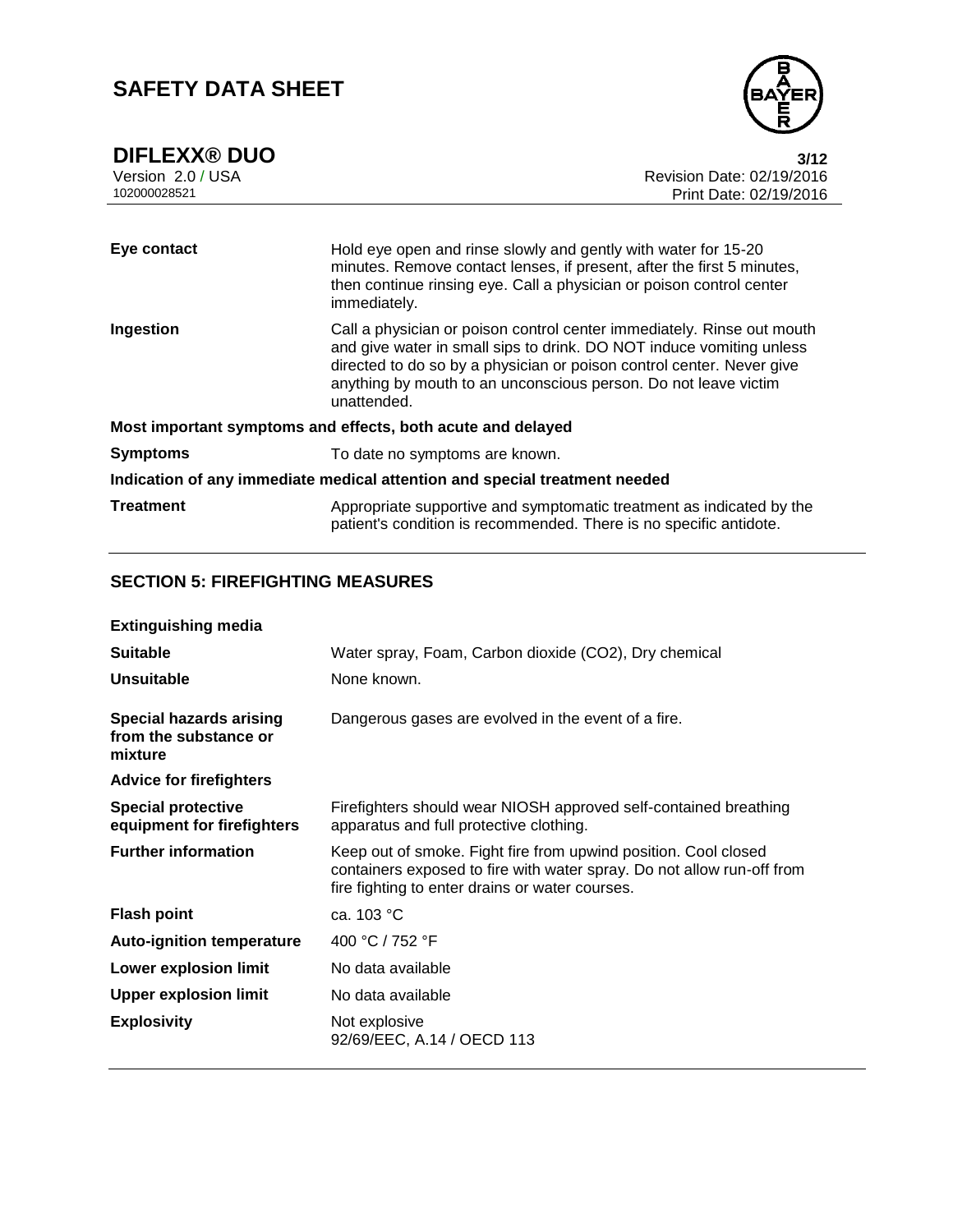

**DIFLEXX® DUO 4/12** Version 2.0 / USA Revision Date: 02/19/2016 Print Date: 02/19/2016

### **SECTION 6: ACCIDENTAL RELEASE MEASURES**

**Personal precautions, protective equipment and emergency procedures Precautions Keep unauthorized people away. Isolate hazard area. Avoid contact** with spilled product or contaminated surfaces. **Methods and materials for containment and cleaning up Methods for cleaning up** Soak up with inert absorbent material (e.g. sand, silica gel, acid binder, universal binder, sawdust). Collect and transfer the product into a properly labelled and tightly closed container. Clean contaminated floors and objects thoroughly, observing environmental regulations. **Additional advice** Use personal protective equipment. Do not allow to enter soil, waterways or waste water canal. Do not allow product to contact nontarget plants. **Reference to other sections** Information regarding safe handling, see section 7. Information regarding personal protective equipment, see section 8. Information regarding waste disposal, see section 13.

### **SECTION 7: HANDLING AND STORAGE**

#### **Precautions for safe handling**

| Advice on safe handling                                 | Use only in area provided with appropriate exhaust ventilation. Handle<br>and open container in a manner as to prevent spillage.                                                                                                                                                                                                                                                                                                              |
|---------------------------------------------------------|-----------------------------------------------------------------------------------------------------------------------------------------------------------------------------------------------------------------------------------------------------------------------------------------------------------------------------------------------------------------------------------------------------------------------------------------------|
| <b>Hygiene measures</b>                                 | Wash hands thoroughly with soap and water after handling and before<br>eating, drinking, chewing gum, using tobacco, using the toilet or<br>applying cosmetics.<br>Remove Personal Protective Equipment (PPE) immediately after<br>handling this product. Before removing gloves clean them with soap and<br>water. Remove soiled clothing immediately and clean thoroughly before<br>using again. Wash thoroughly and put on clean clothing. |
|                                                         | Conditions for safe storage, including any incompatibilities                                                                                                                                                                                                                                                                                                                                                                                  |
| <b>Requirements for storage</b><br>areas and containers | Store in a cool, dry place and in such a manner as to prevent cross<br>contamination with other crop protection products, fertilizers, food, and<br>feed. Store in original container and out of the reach of children,<br>preferably in a locked storage area. Protect from freezing.                                                                                                                                                        |

### **SECTION 8: EXPOSURE CONTROLS/PERSONAL PROTECTION**

#### **Control parameters**

| <b>Components</b> | <b>CAS-No.</b> | <b>Control parameters</b> | <b>Update</b> | <b>Basis</b>  |
|-------------------|----------------|---------------------------|---------------|---------------|
| Dicamba           | 1918-00-9      | $50uq$ m3<br>∵ESL.<br>(ST | 03 2014       | <b>TX ESL</b> |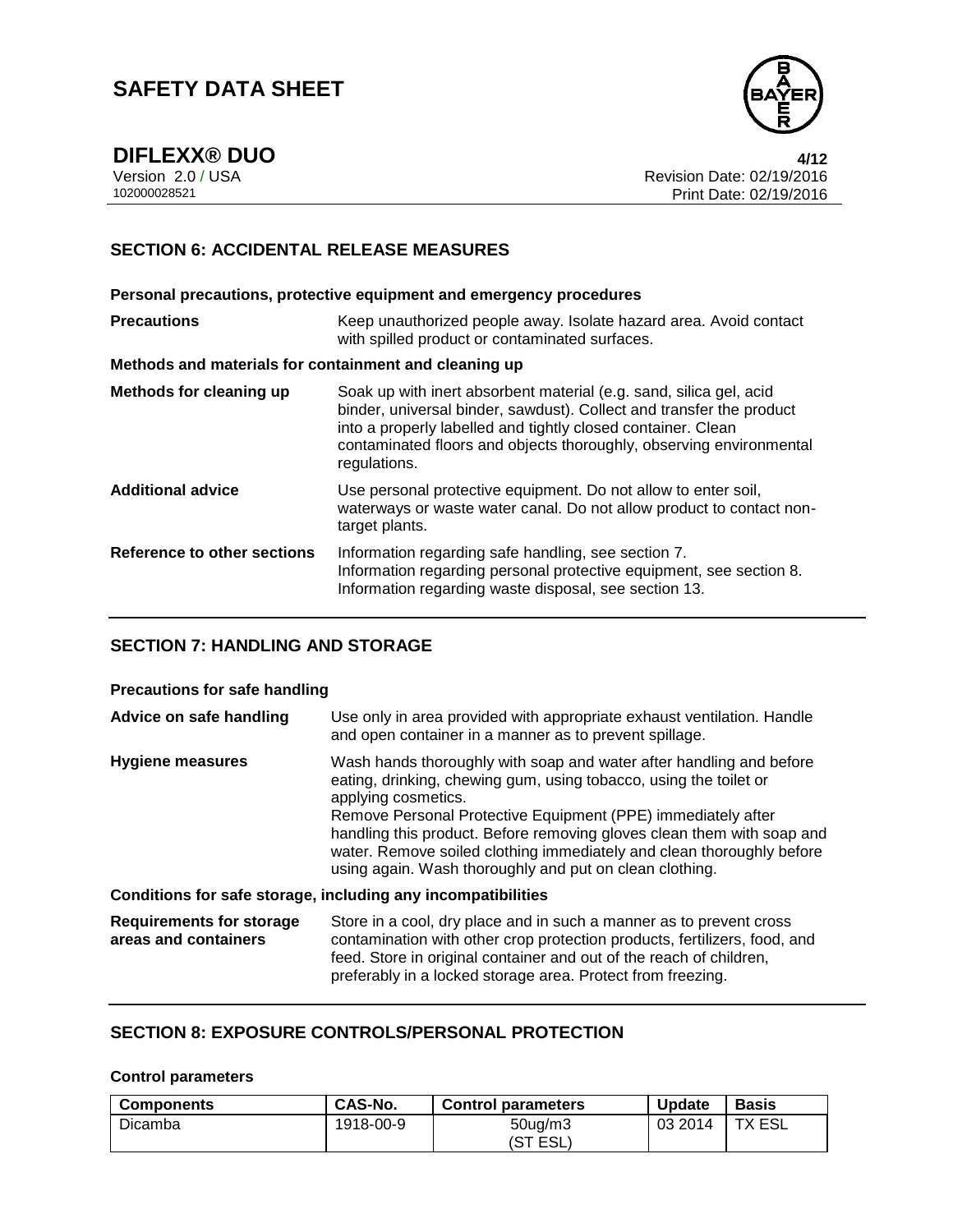

**DIFLEXX® DUO 5/12** Version 2.0 / USA Revision Date: 02/19/2016 Print Date: 02/19/2016

| <b>Dicamba</b>                                          | 1918-00-9     | 5ug/m3<br>(AN ESL)            | 03 2014 | <b>TX ESL</b>      |
|---------------------------------------------------------|---------------|-------------------------------|---------|--------------------|
| Tembotrione                                             | 335104-84-2   | $0.15$ mg/m $3$<br>(SK-SEN)   |         | OES BCS*           |
| Cyprosulfamide                                          | 221667-31-8   | $10 \text{ mg/m}$<br>(TWA)    |         | OES BCS*           |
| Diglycolamine                                           | 929-06-6      | 380ug/m3<br>(ST ESL)          | 07 2011 | <b>TX ESL</b>      |
| Diglycolamine                                           | 929-06-6      | 38ug/m3<br>(AN ESL)           | 07 2011 | <b>TX ESL</b>      |
| Alkyl polysaccharide                                    | 68515-73-1    | 600ug/m3<br>(ST ESL)          | 07 2011 | <b>TX ESL</b>      |
| Alkyl polysaccharide                                    | 68515-73-1    | 60ug/m3<br>(AN ESL)           | 07 2011 | <b>TX ESL</b>      |
| Citric acid                                             | 77-92-9       | 100ug/m3<br>(ST ESL)          | 07 2011 | <b>TX ESL</b>      |
| Citric acid                                             | 77-92-9       | $10$ ug/m $3$<br>(AN ESL)     | 07 2011 | <b>TX ESL</b>      |
| Glycerine<br>(Respirable fraction.)                     | 56-81-5       | $5$ mg/m $3$<br>(PEL)         | 02 2006 | OSHA <sub>Z1</sub> |
| Glycerine<br>(Total dust.)                              | $56 - 81 - 5$ | 15 mg/m3<br>(PEL)             | 02 2006 | OSHA <sub>Z1</sub> |
| Glycerine<br>(Respirable fraction.)                     | $56 - 81 - 5$ | $\overline{5}$ mg/m3<br>(TWA) | 1989    | <b>OSHA Z1A</b>    |
| Glycerine<br>(Total dust.)                              | 56-81-5       | 10 mg/m3<br>(TWA)             | 1989    | OSHA Z1A           |
| Glycerine<br>(Total dust and mist.)                     | $56 - 81 - 5$ | 10 mg/m3<br>(TWA)             | 06 2008 | TN OEL             |
| Glycerine<br>(Respirable fraction and<br>dust or fume.) | $56 - 81 - 5$ | $5 \text{ mg/m}$<br>(TWA)     | 06 2008 | TN OEL             |
| Glycerine                                               | $56 - 81 - 5$ | 1000ug/m3<br>(ST ESL)         | 03 2014 | <b>TX ESL</b>      |
| Glycerine                                               | $56 - 81 - 5$ | $50$ ug/m $3$<br>(ST ESL)     | 03 2014 | <b>TX ESL</b>      |
| Glycerine                                               | $56 - 81 - 5$ | 100ug/m3<br>(AN ESL)          | 03 2014 | <b>TX ESL</b>      |
| Glycerine                                               | $56 - 81 - 5$ | 5ug/m3<br>(AN ESL)            | 03 2014 | <b>TX ESL</b>      |

\*OES BCS: Internal Bayer CropScience "Occupational Exposure Standard"

#### **Exposure controls**

#### **Personal protective equipment**

In normal use and handling conditions please refer to the label and/or leaflet. In all other cases the following recommendations would apply.<br> **Respiratory protection** When

When respirators are required, select NIOSH approved equipment based on actual or potential airborne concentrations and in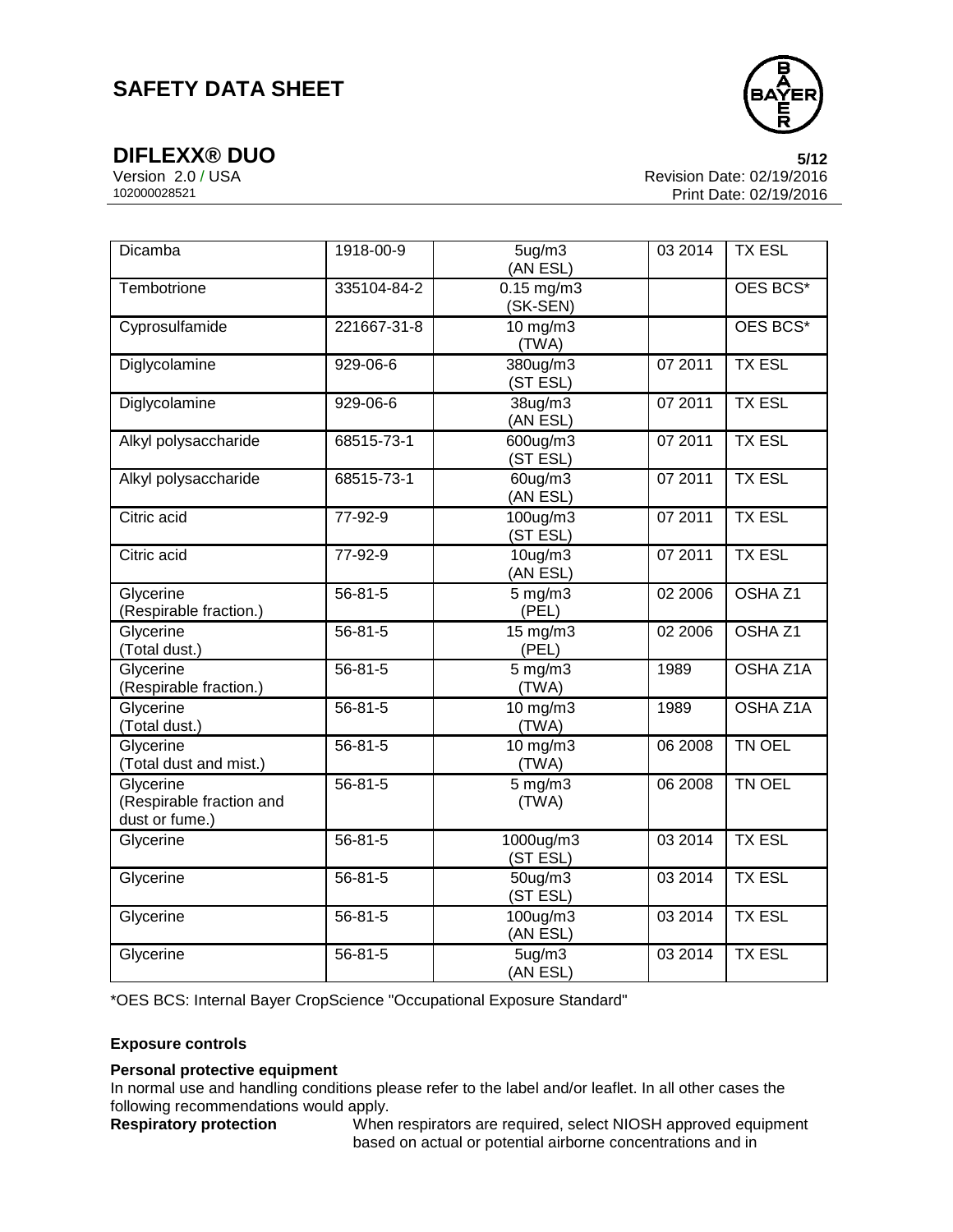

**DIFLEXX® DUO** 6/12<br>Version 2.0 / USA 6/12<br>Revision Date: 02/19/2016 Version 2.0 / USA Revision Date: 02/19/2016<br>102000028521 Print Date: 02/19/2016 Print Date: 02/19/2016

|                                    | accordance with the appropriate regulatory standards and/or industry<br>recommendations.                                                                                                              |
|------------------------------------|-------------------------------------------------------------------------------------------------------------------------------------------------------------------------------------------------------|
| <b>Hand protection</b>             | Chemical resistant nitrile rubber gloves                                                                                                                                                              |
| Eye protection                     | Tightly fitting safety goggles                                                                                                                                                                        |
| Skin and body protection           | Wear long-sleeved shirt and long pants and shoes plus socks.                                                                                                                                          |
| <b>General protective measures</b> | Follow manufacturer's instructions for cleaning/maintaining PPE. If<br>no such instructions for washables, use detergent and warm/tepid<br>water.<br>Keep and wash PPE separately from other laundry. |

### **SECTION 9. PHYSICAL AND CHEMICAL PROPERTIES**

| Appearance                                              | light beige                                                                                         |
|---------------------------------------------------------|-----------------------------------------------------------------------------------------------------|
| <b>Physical State</b>                                   | suspension                                                                                          |
| Odor                                                    | weak acid-like                                                                                      |
| <b>Odour Threshold</b>                                  | No data available                                                                                   |
| рH                                                      | 3.45 - 3.70 at 100 % (23 °C)                                                                        |
| <b>Vapor Pressure</b>                                   | No data available                                                                                   |
| Vapor Density (Air = 1)                                 | No data available                                                                                   |
| <b>Density</b>                                          | 1.13 g/cm <sup>3</sup> at 20 °C                                                                     |
| <b>Evaporation rate</b>                                 | No data available                                                                                   |
| <b>Boiling Point</b><br><b>Melting / Freezing Point</b> | No data available<br>No data available                                                              |
| <b>Water solubility</b>                                 | dispersible                                                                                         |
| <b>Minimum Ignition Energy</b>                          | Not applicable                                                                                      |
| <b>Decomposition</b><br>temperature                     | No data available                                                                                   |
| <b>Partition coefficient: n-</b><br>octanol/water       | Not applicable                                                                                      |
| Viscosity                                               | 120 - 170 mPa.s at 20 °C Velocity gradient 20 /s<br>45 - 80 mPa.s at 20 °C Velocity gradient 100 /s |
| <b>Flash point</b>                                      | ca. 103 °C                                                                                          |
| <b>Auto-ignition temperature</b>                        | 400 °C / 752 °F                                                                                     |
| <b>Lower explosion limit</b>                            | No data available                                                                                   |
| <b>Upper explosion limit</b>                            | No data available                                                                                   |
| <b>Explosivity</b>                                      | Not explosive<br>92/69/EEC, A.14 / OECD 113                                                         |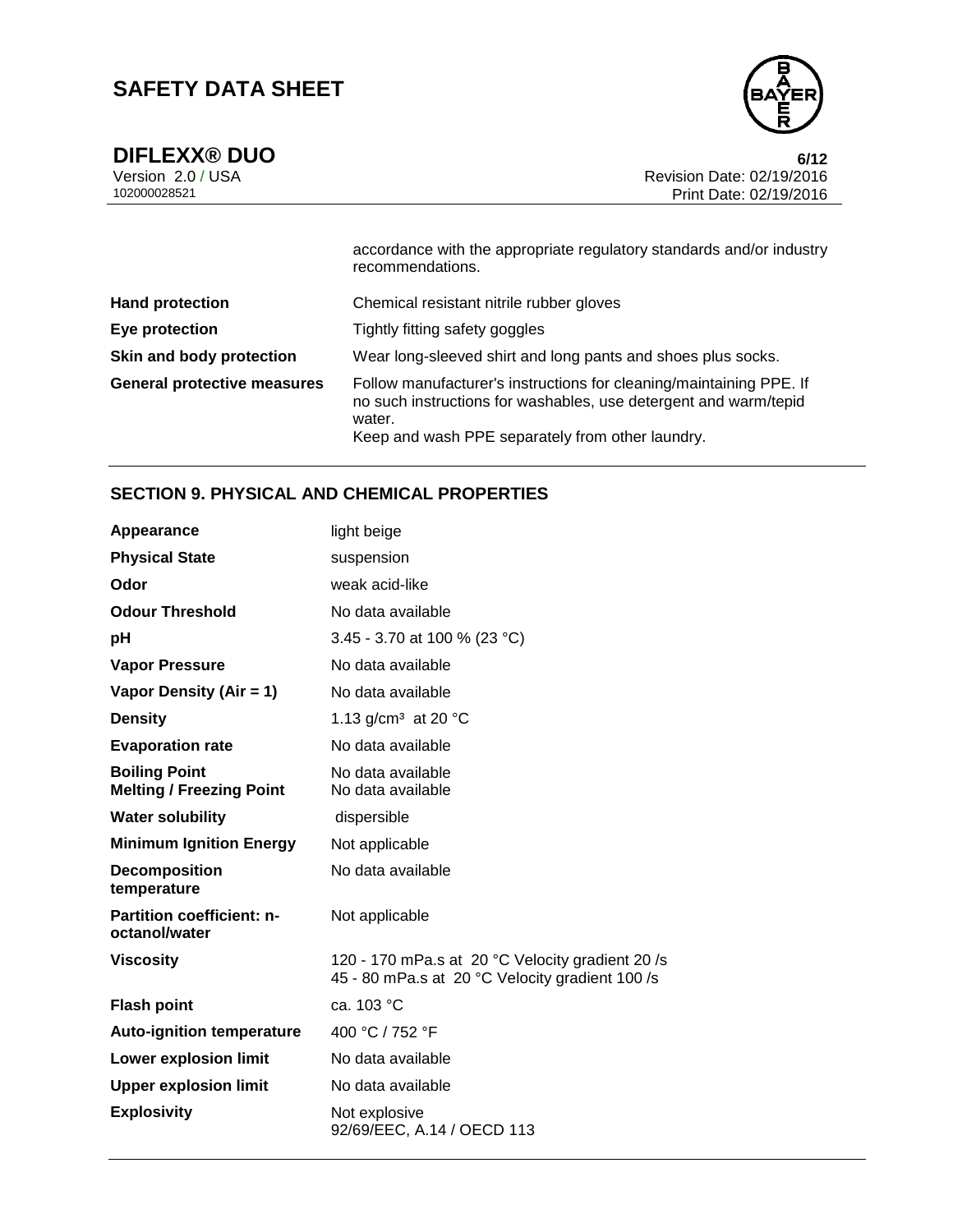

**DIFLEXX® DUO 7/12** Version 2.0 / USA Revision Date: 02/19/2016 Print Date: 02/19/2016

### **SECTION 10: STABILITY AND REACTIVITY**

| <b>Reactivity</b>                            |                                                                    |
|----------------------------------------------|--------------------------------------------------------------------|
| <b>Thermal decomposition</b>                 | No data available                                                  |
| <b>Chemical stability</b>                    | Stable under normal conditions.                                    |
| <b>Possibility of hazardous</b><br>reactions | No dangerous reaction known under conditions of normal use.        |
| <b>Conditions to avoid</b>                   | Extremes of temperature and direct sunlight.                       |
| Incompatible materials                       | No data available                                                  |
| <b>Hazardous decomposition</b><br>products   | No decomposition products expected under normal conditions of use. |

#### **SECTION 11: TOXICOLOGICAL INFORMATION**

| <b>Exposure routes</b>          | Eye contact, Skin contact, Inhalation, Ingestion |
|---------------------------------|--------------------------------------------------|
| <b>Immediate Effects</b><br>Eve | Moderate eye irritation may occur.               |
| <b>Skin</b>                     | May cause skin irritation.                       |

### **Information on toxicological effects**

| <b>Acute oral toxicity</b>       | LD50 (female Rat) $> 5,000$ mg/kg                                                                                                                |
|----------------------------------|--------------------------------------------------------------------------------------------------------------------------------------------------|
| <b>Acute inhalation toxicity</b> | LC50 (male/female combined Rat) $> 2.07$ mg/l<br>Exposure time: 4 h<br>Determined in the form of liquid aerosol.<br>highest concentration tested |
| <b>Acute dermal toxicity</b>     | LD50 (male/female combined Rat) $>$ 5,000 mg/kg                                                                                                  |
| <b>Skin irritation</b>           | No skin irritation (Rabbit)                                                                                                                      |
| Eye irritation                   | Moderate eye irritation. (Rabbit)                                                                                                                |
| <b>Sensitisation</b>             | Non-sensitizing. (Mouse)<br>OECD Test Guideline 429, local lymph node assay (LLNA)                                                               |

#### **Assessment repeated dose toxicity**

Dicamba did not cause specific target organ toxicity in experimental animal studies. Tembotrione caused specific target organ toxicity in experimental animal studies in the following organ(s): Eyes, Kidney, Liver.

Cyprosulfamide did not cause specific target organ toxicity in experimental animal studies.

#### **Assessment mutagenicity**

Dicamba was not mutagenic or genotoxic in a battery of in vitro and in vivo tests.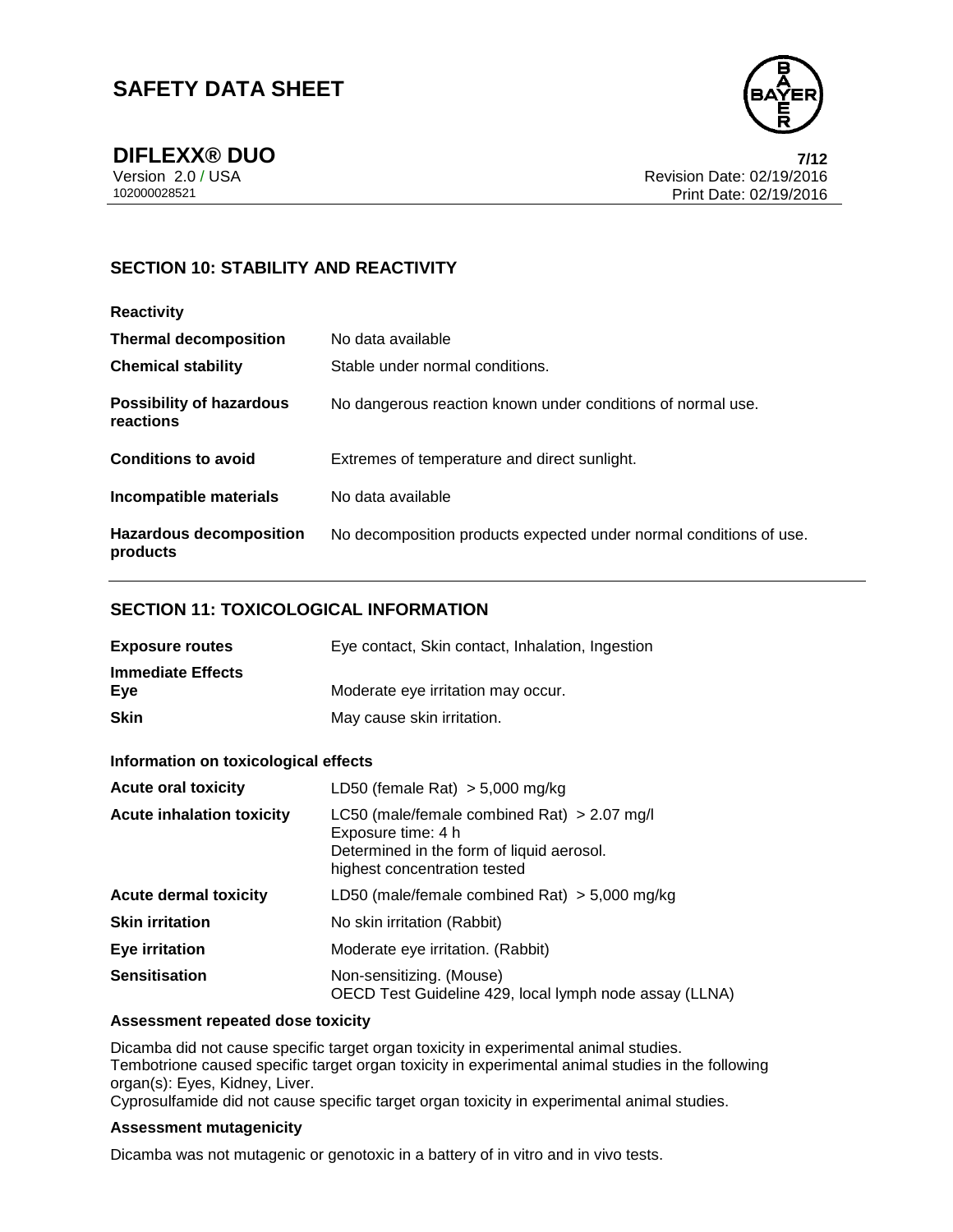

**DIFLEXX® DUO** 8/12<br>Version 2.0 / USA 8/12<br>Revision Date: 02/19/2016 Version 2.0 / USA Revision Date: 02/19/2016<br>102000028521 Print Date: 02/19/2016 Print Date: 02/19/2016

Tembotrione was not mutagenic or genotoxic based on the overall weight of evidence in a battery of in vitro and in vivo tests.

Cyprosulfamide was not mutagenic or genotoxic in a battery of in vitro and in vivo tests.

#### **Assessment carcinogenicity**

Dicamba was not carcinogenic in lifetime feeding studies in rats and mice.

Tembotrione caused an increased incidence of tumours in rats in the following organ(s): Cornea. The mechanism that triggers tumours in rodents and the type of tumours observed are not relevant to humans.

Cyprosulfamide caused at high dose levels an increased incidence of tumours in the following organ(s): urinary bladder, Kidney. The tumours seen with Cyprosulfamide were caused through the chronic irritation due to the presence of bladder stones. The mechanism that triggers tumours in rodents is not relevant for the low exposures encountered under normal use conditions.

#### **ACGIH**

None.

**NTP**

None.

**IARC**

None.

**OSHA**

None.

#### **Assessment toxicity to reproduction**

Dicamba did not cause reproductive toxicity in a two-generation study in rats. Tembotrione did not cause reproductive toxicity in a two-generation study in rats. Cyprosulfamide did not cause reproductive toxicity in a two-generation study in rats.

#### **Assessment developmental toxicity**

Dicamba did not cause developmental toxicity in rats and rabbits.

Tembotrione caused developmental toxicity only at dose levels toxic to the dams. Tembotrione caused a delayed ossification of foetuses, an increased incidence of variations. The developmental effects seen with Tembotrione are related to maternal toxicity.

Cyprosulfamide did not cause developmental toxicity in rats and rabbits.

#### **Further information**

Only acute toxicity studies have been performed on the formulated product. The non-acute information pertains to the active ingredient(s).

### **SECTION 12: ECOLOGICAL INFORMATION**

| <b>Toxicity to fish</b>    | LC50 (Oncorhynchus mykiss (rainbow trout)) > 100 mg/l |
|----------------------------|-------------------------------------------------------|
|                            | Exposure time: 96 h                                   |
|                            | The value mentioned relates to tembotrione.           |
| <b>Toxicity to aquatic</b> | EC50 (Daphnia magna (Water flea)) 49.8 mg/l           |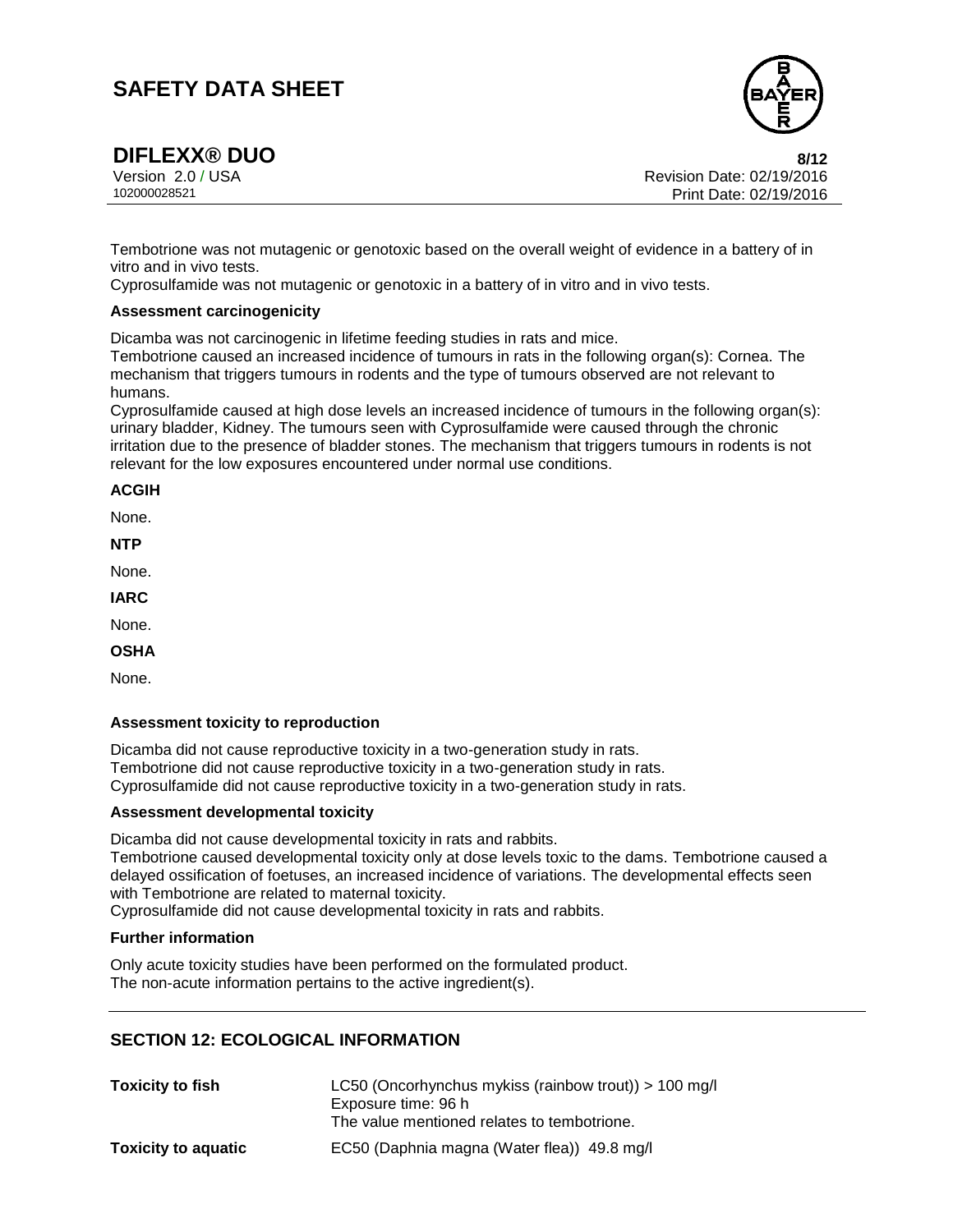

**DIFLEXX® DUO**<br>Version 2.0 / USA **9/12**<br>Revision Date: 02/19/2016 Version 2.0 / USA Revision Date: 02/19/2016<br>102000028521 Print Date: 02/19/2016 Print Date: 02/19/2016

| invertebrates                     | Exposure time: 48 h<br>The value mentioned relates to tembotrione.                                                                                                                                                                                                                                                                                                                           |  |  |
|-----------------------------------|----------------------------------------------------------------------------------------------------------------------------------------------------------------------------------------------------------------------------------------------------------------------------------------------------------------------------------------------------------------------------------------------|--|--|
| <b>Toxicity to aquatic plants</b> | EC50 (Raphidocelis subcapitata (freshwater green alga)) 0.75 mg/l<br>Growth rate; Exposure time: 96 h<br>The value mentioned relates to tembotrione.                                                                                                                                                                                                                                         |  |  |
|                                   | EC50 (Lemna gibba (gibbous duckweed)) 0.00848 mg/l<br>Exposure time: 7 d<br>The value mentioned relates to tembotrione.                                                                                                                                                                                                                                                                      |  |  |
|                                   | NOEC (Lemna gibba (gibbous duckweed)) 0.0032 mg/l<br>The value mentioned relates to tembotrione.                                                                                                                                                                                                                                                                                             |  |  |
| <b>Biodegradability</b>           | Dicamba:<br>Not rapidly biodegradable<br>Tembotrione:<br>Not rapidly biodegradable<br>Cyprosulfamide:<br>Not rapidly biodegradable                                                                                                                                                                                                                                                           |  |  |
| Koc                               | Dicamba: Koc: 5.1<br>Tembotrione: Koc: 66<br>Cyprosulfamide: Koc: 8 - 75                                                                                                                                                                                                                                                                                                                     |  |  |
| <b>Bioaccumulation</b>            | Dicamba: Bioconcentration factor (BCF) 15<br>Does not bioaccumulate.<br>Tembotrione:<br>Does not bioaccumulate.<br>Cyprosulfamide:<br>Does not bioaccumulate.                                                                                                                                                                                                                                |  |  |
| <b>Mobility in soil</b>           | Dicamba: Highly mobile in soils<br>Tembotrione: Mobile in soils<br>Cyprosulfamide: Mobile in soils                                                                                                                                                                                                                                                                                           |  |  |
| <b>Environmental precautions</b>  | Do not allow to get into surface water, drains and ground water.<br>Do not contaminate surface or ground water by cleaning equipment or<br>disposal of wastes, including equipment wash water.<br>Do not apply when weather conditions favor runoff or drift.<br>Drift or runoff from treated areas may adversely affect non-target plants.<br>Apply this product as specified on the label. |  |  |

### **SECTION 13: DISPOSAL CONSIDERATIONS**

#### **Waste treatment methods**

| <b>Product</b>                | Dispose in accordance with all local, state/provincial and federal<br>regulations.<br>Follow container label instructions for disposal of wastes generated<br>during use in compliance with the product label. |
|-------------------------------|----------------------------------------------------------------------------------------------------------------------------------------------------------------------------------------------------------------|
| <b>Contaminated packaging</b> | Do not re-use empty containers.<br>Dispose of empty container in a sanitary landfill or by incineration, or, if                                                                                                |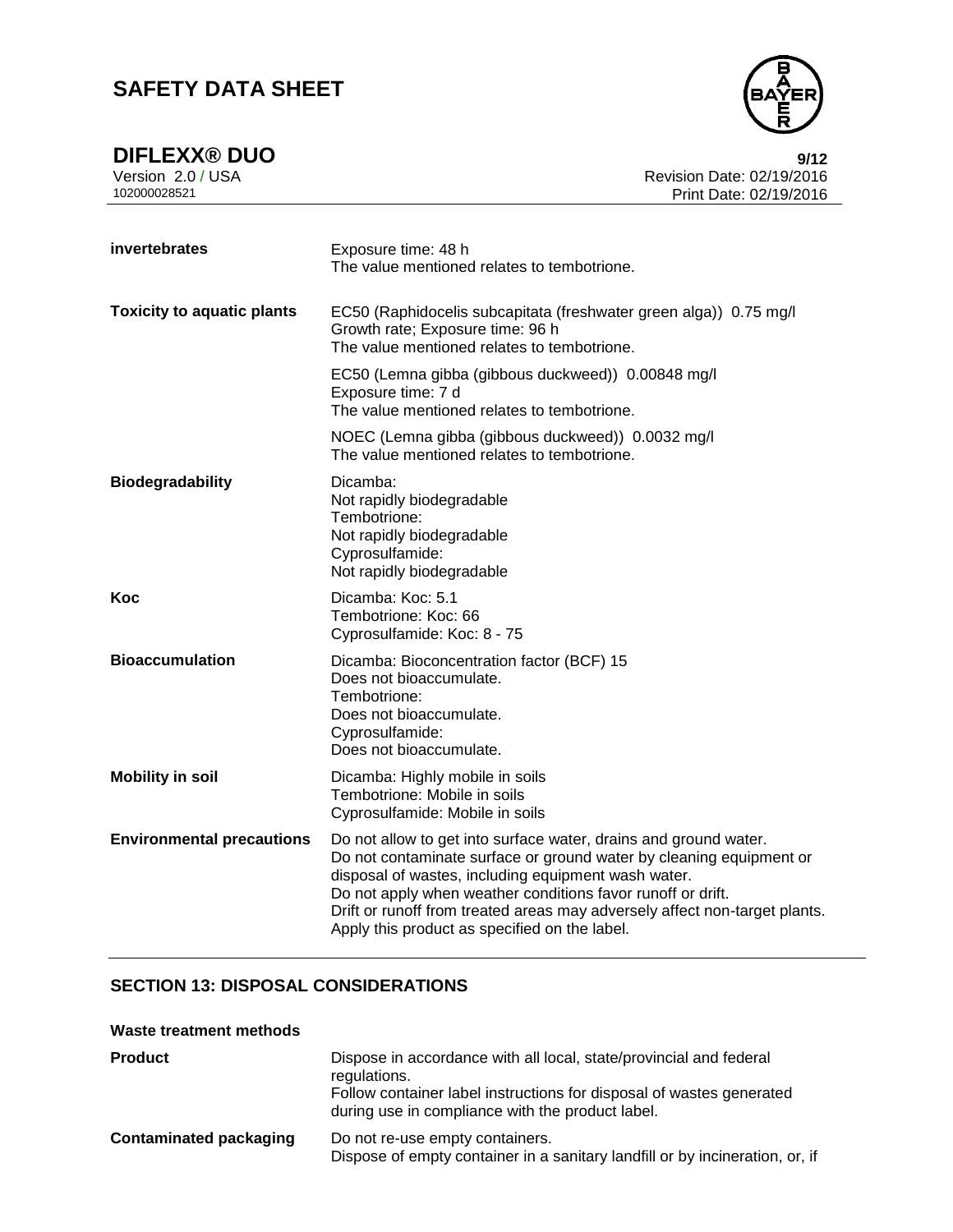

**DIFLEXX® DUO** 10/12<br>Version 2.0 / USA 10/12<br>Revision Date: 02/19/2016 Version 2.0 / USA Revision Date: 02/19/2016 Print Date: 02/19/2016

|                         | allowed by State/Provincial and local authorities, by burning.<br>If burned, stay out of smoke.<br>Follow advice on product label and/or leaflet.                                                             |
|-------------------------|---------------------------------------------------------------------------------------------------------------------------------------------------------------------------------------------------------------|
| <b>RCRA</b> Information | Characterization and proper disposal of this material as a special or<br>hazardous waste is dependent upon Federal, State and local laws and<br>are the user's responsibility. RCRA classification may apply. |

### **SECTION 14: TRANSPORT INFORMATION**

| 49CFR                    |                                                                                  |
|--------------------------|----------------------------------------------------------------------------------|
| UN number                | 3082                                                                             |
| Class                    | 9                                                                                |
| Packaging group          | Ш                                                                                |
| Proper shipping name     | ENVIRONMENTALLY HAZARDOUS SUBSTANCES, LIQUID,<br>N.O.S.<br>(DICAMBA)             |
| <b>RQ</b>                | Reportable Quantity is reached with 7,485 lb of product.                         |
| <b>IMDG</b>              |                                                                                  |
| UN number                | 3082                                                                             |
| Class                    | 9                                                                                |
| Packaging group          | Ш                                                                                |
| Marine pollutant         | <b>YES</b>                                                                       |
| Proper shipping name     | ENVIRONMENTALLY HAZARDOUS SUBSTANCE, LIQUID,<br>N.O.S.<br>(TEMBOTRIONE SOLUTION) |
|                          |                                                                                  |
| <b>IATA</b>              |                                                                                  |
| UN number                | 3082                                                                             |
| Class                    | 9                                                                                |
| Packaging group          | Ш                                                                                |
| Environm. Hazardous Mark | <b>YES</b>                                                                       |
| Proper shipping name     | ENVIRONMENTALLY HAZARDOUS SUBSTANCE, LIQUID,<br>N.O.S.                           |

This transportation information is not intended to convey all specific regulatory information relating to this product. It does not address regulatory variations due to package size or special transportation requirements.

(TEMBOTRIONE SOLUTION )

### **SECTION 15: REGULATORY INFORMATION**

**EPA Registration No.** 264-1184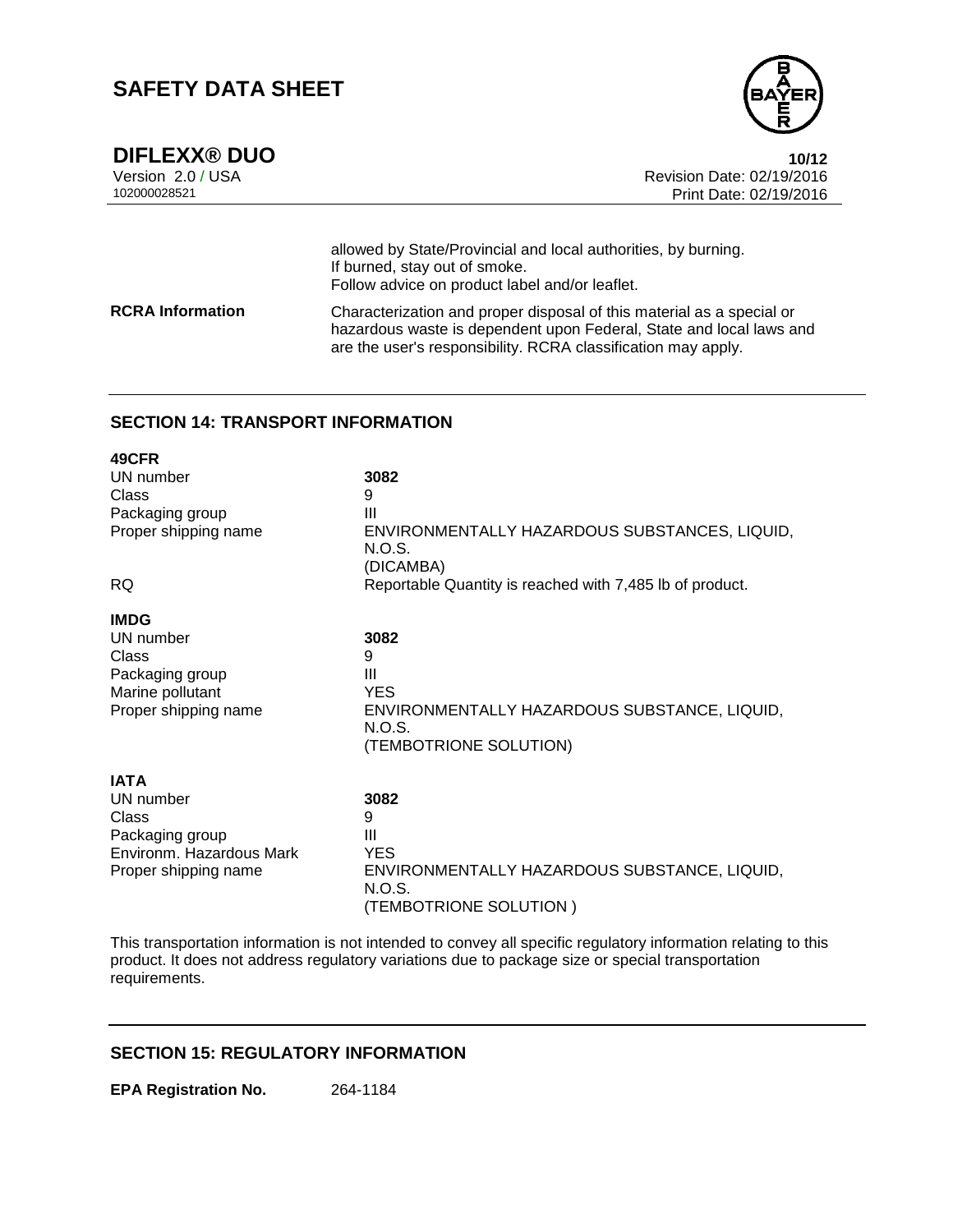

**DIFLEXX® DUO 11/12** Version 2.0 / USA Revision Date: 02/19/2016 Print Date: 02/19/2016

| <b>US Federal Regulations</b>                                                                                |             |                                 |           |
|--------------------------------------------------------------------------------------------------------------|-------------|---------------------------------|-----------|
| <b>TSCA list</b>                                                                                             |             |                                 |           |
| Cyprosulfamide                                                                                               | 221667-31-8 |                                 |           |
| Diglycolamine                                                                                                | 929-06-6    |                                 |           |
| Alkyl polysaccharide                                                                                         | 68515-73-1  |                                 |           |
| Poly(oxy-1,2-ethanediyl), α-hydro-ω-                                                                         | 68130-47-2  |                                 |           |
| hydroxy-, mono-C8-10-alkyl ethers,                                                                           |             |                                 |           |
| phosphates                                                                                                   |             |                                 |           |
| Citric acid                                                                                                  | 77-92-9     |                                 |           |
| US. Toxic Substances Control Act (TSCA) Section 12(b) Export Notification (40 CFR 707, Subpt D)              | 221667-31-8 |                                 |           |
| Cyprosulfamide<br><b>SARA Title III - Section 302 - Notification and Information</b>                         |             |                                 |           |
|                                                                                                              |             |                                 |           |
| None.                                                                                                        |             |                                 |           |
| <b>SARA Title III - Section 313 - Toxic Chemical Release Reporting</b><br>Dicamba                            | 1918-00-9   |                                 | 25,000lbs |
| <b>US States Regulatory Reporting</b>                                                                        |             |                                 |           |
| <b>CA Prop65</b>                                                                                             |             |                                 |           |
| This product does not contain any substances known to the State of California to cause cancer.               |             |                                 |           |
|                                                                                                              |             |                                 |           |
| This product does not contain any substances known to the State of California to cause<br>reproductive harm. |             |                                 |           |
|                                                                                                              |             |                                 |           |
| <b>US State Right-To-Know Ingredients</b>                                                                    |             |                                 |           |
| Dicamba                                                                                                      | 1918-00-9   | CA, CT, IL, NJ, RI<br><b>CT</b> |           |
| Diglycolamine                                                                                                | 929-06-6    |                                 |           |
| <b>Canadian Regulations</b><br><b>Canadian Domestic Substance List</b><br>None.                              |             |                                 |           |
| <b>Environmental</b><br><b>CERCLA</b><br>Dicamba<br><b>Clean Water Section 307 Priority Pollutants</b>       | 1918-00-9   |                                 | 1,000 lbs |
| None.<br>Safe Drinking Water Act Maximum Contaminant Levels<br>None.                                         |             |                                 |           |

#### **EPA/FIFRA Information:**

This chemical is a pesticide product registered by the Environmental Protection Agency and is subject to certain labeling requirements under federal pesticide law. These requirements differ from the classification criteria and hazard information required for safety data sheets, and for workplace labels of non-pesticide chemicals. Following is the hazard information required on the pesticide label: